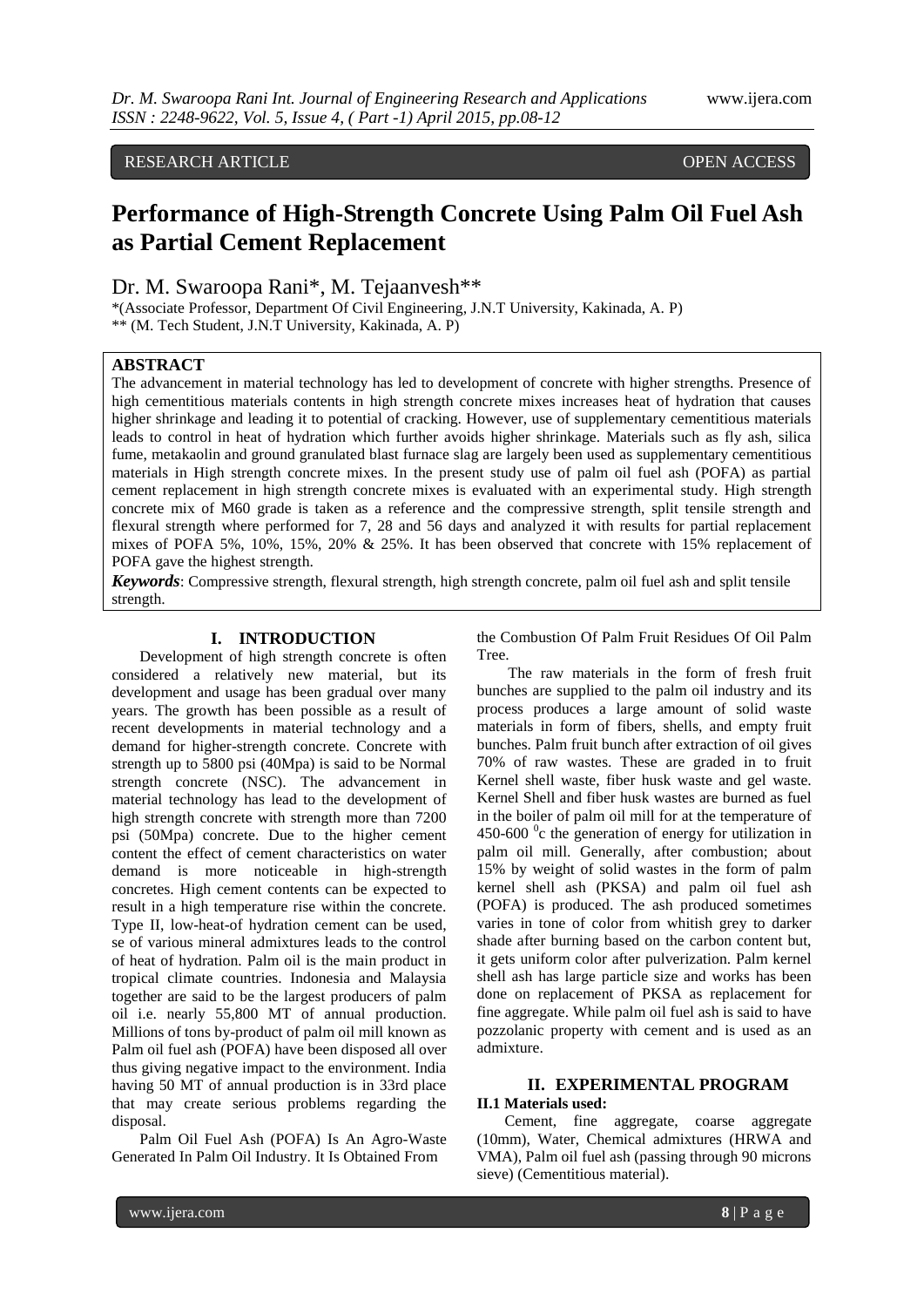#### **II.2 Description of Materials:**

#### II.2.1 Cement:

The choice of Portland cement for high-strength concrete is extremely important unless high initial strength is the objective. Proper selection of the type and source of cement is one of the most important steps in the production of high-strength concrete. The tests as per IS: 4031-1988 was done to ascertain the physical properties of the cement.

#### II.2.2 Fine aggregate:

The grading and particle shape of the fine aggregate are significant factors in the production of high-strength concrete. Particle shape and surface texture can have as great effect on mixing water requirements and compressive strength of concrete as do those of coarse aggregate. Fine aggregates of the same grading but with a difference of 1 percent in voids content may result in a 1 gallon per  $yd^3$ difference in water demand. Fine aggregates with a rounded particle shape and smooth texture have been found to require less mixing water in concrete and for this reason are preferable in high-strength concrete.

#### II.2.3 Coarse aggregate:

Coarse aggregates in concrete occupy about 70% of the total volume of the concrete. Smaller aggregate sizes are also considered to produce higher concrete strengths because of less severe concentrations of stress around the particles, which are caused by differences between the elastic moduli of the paste and the aggregate. The coarse aggregate used in this experimental investigation 10mm size, crushed and angular in shape. The aggregates are free from dust before used in the concrete.

#### II.2.4 Chemical admixtures:

High Range Water Reducing Super Plasticizer (Master Glenium SKY 8784) and Viscosity modifying agent Rheomac VMA 362.

#### II.2.5 POFA in present work:

Palm Kernel Shell and fiber husk wastes here are burned in boilers as fuels the generation of energy. Temperature maintained in the boiler is above  $450^{\circ}$ c which generates about 0.5 MWt/day. Fiber husk when subjected to high temperature loses its weight and try to escape from the burning chamber. In order to collect the very fine particles of ash water is sprinkled over the chimney to increase the weight of particles such that it gets settled down at the bottom storage shaft. This collected ash from storage shaft was further pulverized, oven dried and passed through 90 micron sieve and used for cement replacement.



Figure 1: Palm oil fuel ash(POFA) in wet and dry forms

| S.No | <b>Property</b>                                | <b>Test results</b>       |  |
|------|------------------------------------------------|---------------------------|--|
|      | CEMENT: JAYPEE OPC 53 GRADE                    |                           |  |
|      | Normal consistency                             | 28%                       |  |
|      | Specific gravity                               | 3.15                      |  |
|      | Setting times a)Initial setting                | 96 minutes                |  |
|      | time b)Final setting time                      | 210 minutes               |  |
| 2    | Physical properties of fine aggregate          |                           |  |
|      | Specific gravity                               | 2.57                      |  |
|      | Fineness modulus                               | 2.46                      |  |
|      | Bulk density:                                  | 15kN/m <sup>3</sup>       |  |
|      | Loose Compacted                                | 16kN/m <sup>3</sup>       |  |
|      | Grading                                        | $\text{Zone-II}$          |  |
| 3    | Physical properties of coarse aggregate (10mm) |                           |  |
|      | Specific gravity                               | 2.78                      |  |
|      | Fineness modulus                               | 8.83                      |  |
|      | <b>Bulk density</b>                            | 1633.88 kg/m <sup>3</sup> |  |
|      | Nominal maximum size                           | $10 \text{ mm}$           |  |

**Table 2: Chemical analysis of Palm oil fuel ash**   $(DOEA)$ 

| $(1 \cup 1)$   |                               |                                |                       |  |
|----------------|-------------------------------|--------------------------------|-----------------------|--|
| S.<br>No.      | <b>Property</b>               | Formulae                       | (%)<br><b>Content</b> |  |
| 1              | Silicon Dioxide               | SiO <sub>2</sub>               | 63.2                  |  |
| $\overline{2}$ | Aluminium Oxide               | $Al_2O_3$                      | 4.5                   |  |
| 3              | Iron Oxide                    | Fe <sub>2</sub> O <sub>3</sub> | 3.9                   |  |
| 4              | Lime                          | CaO                            | 7.2                   |  |
| 5              | Magnesium Oxide               | MgO                            | 0.43                  |  |
| 6              | Sulfur trioxide               | SO <sub>3</sub>                | 2.8                   |  |
| 7              | Potassium oxide<br>(Alkalies) | $K_2O$                         | 9.0                   |  |
| 8              | Sodium oxide<br>(Alkalies)    | Na <sub>2</sub> O              | 0.8                   |  |
| 9              | Loss of ignition              | LOI                            | 2.2                   |  |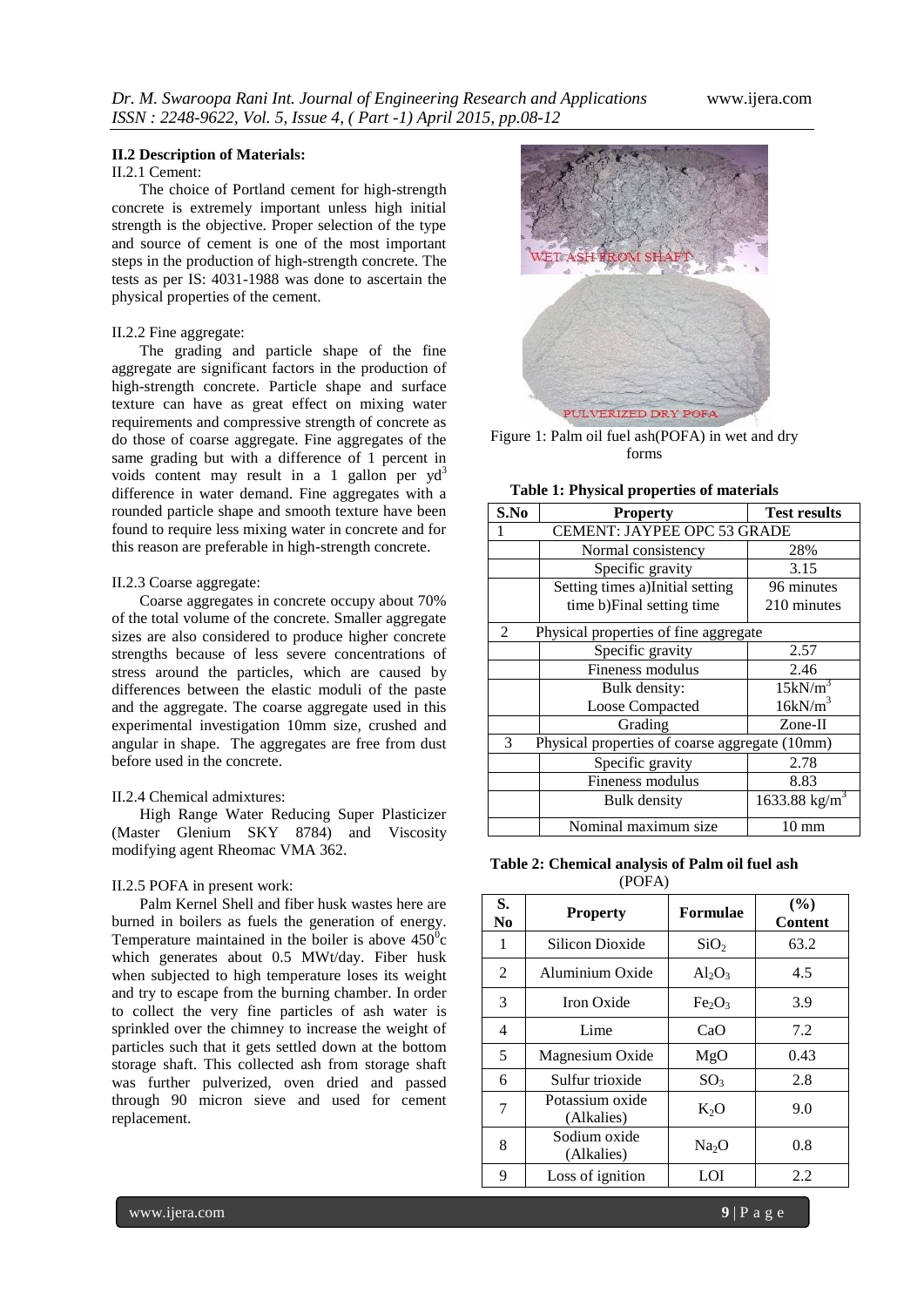### **Table 3: Performance test data for chemical admixtures**

| Master Glenium SKY 8784       |                    |  |  |
|-------------------------------|--------------------|--|--|
| Aspect                        | Light brown liquid |  |  |
| <b>Relative Density</b>       | 1.10               |  |  |
| $1.10 \pm 0.01$ at 25°C<br>pH |                    |  |  |
| Chloride ion content          | $< 0.2\%$          |  |  |
| Rheomac VMA 362 (VMA)         |                    |  |  |
| Light brown<br>Aspect         |                    |  |  |
| Specific gravity              | 1.002              |  |  |
|                               |                    |  |  |

## **II.3 Mix proportioning:**

Concrete mix proportions for high-strength concrete have varied widely depending upon many factors. The strength level required, test age, material characteristics, and type of application have influenced mix proportions. The guideline selected in selecting materials for design of high-strength concrete is State-of-the-Art Report on "High-Strength Concrete" Reported by ACI Committee 363. The procedure followed for mix proportioning is from ACI 211.4R-93, "Guide for Selecting Proportions for High-Strength Concrete with Portland Cement and Fly Ash".

Material parameters:

- Grade of concrete: M60
- Mix proportion of concrete:
- Type of Cement: OPC 53
- Type of aggregate:
- (i) Fine aggregate < 4.75mm
- (ii) Coarse aggregate 10mm
- Water cement ratio: 0.30
- Time period of curing: 7days, 28 days and 56 days

## **II.4 Test specimens:**

Compression test was conducted on 150mmX150mmX150mm cubes, cylinder specimen is of the size 150 mm diameters and 300mm length is used for split tensile strength and beams of dimension 100mmX100mmX500mm were casted for Tensile strength tests. Total number of 54 cubes, cylinders and beams were casted and tested for 7 days, 28 days and 56 days respectively.

**Table 4: Final mix proportioning**

| <b>Material name</b> | <b>Quantity required</b> |
|----------------------|--------------------------|
| Cement               | 466 Kg/m <sup>3</sup>    |
| Fine aggregate       | 457 Kg/m <sup>3</sup>    |
| Coarse aggregate     | 1113.3 $Kg/m^3$          |
| Water                | 236 lts/ $m^3$           |

**Table 5: Cement and POFA content in Cubic meter of concrete**

| Companion<br>mix   | $%$ of<br><b>POFA</b><br>used | <b>Cement</b> in<br>$Kg/m^3$ | <b>POFA</b> |
|--------------------|-------------------------------|------------------------------|-------------|
| HSCP <sub>5</sub>  |                               | 442.75                       | 23.25       |
| HSCP10             | 10                            | 419.4                        | 46.6        |
| HSCP15             | 15                            | 396.1                        | 69.9        |
| HSCP <sub>20</sub> | 20                            | 372.8                        | 93.2        |
| HSCP25             | 25                            | 349.5                        | 116.5       |

**III. RESULTS AND DISCUSSION: Table 6: Compressive strength test results**

| SI.No | Mix Id            | <b>Compressive strength</b><br>(N/mm <sup>2</sup> ) |         |         |
|-------|-------------------|-----------------------------------------------------|---------|---------|
|       |                   | 7 days                                              | 28 days | 56 days |
|       | HSCP <sub>0</sub> | 45.08                                               | 63.41   | 64.24   |
| 2     | HSCP5             | 47.37                                               | 65.56   | 65.9    |
| 3     | HSCP10            | 49.84                                               | 66.7    | 67.21   |
| 4     | HSCP15            | 53.22                                               | 68.58   | 69.2    |
| 5     | HSCP20            | 48.83                                               | 64.36   | 65.4    |
|       | HSCP25            | 45.63                                               | 62.24   | 63      |



Figure 2: Compression test machine



The compressive strength of HSCP5, HSCP10 and HSCP15 mixes are said to be increasing at 7 days, 28 days and 56 days when compared to HSCP0.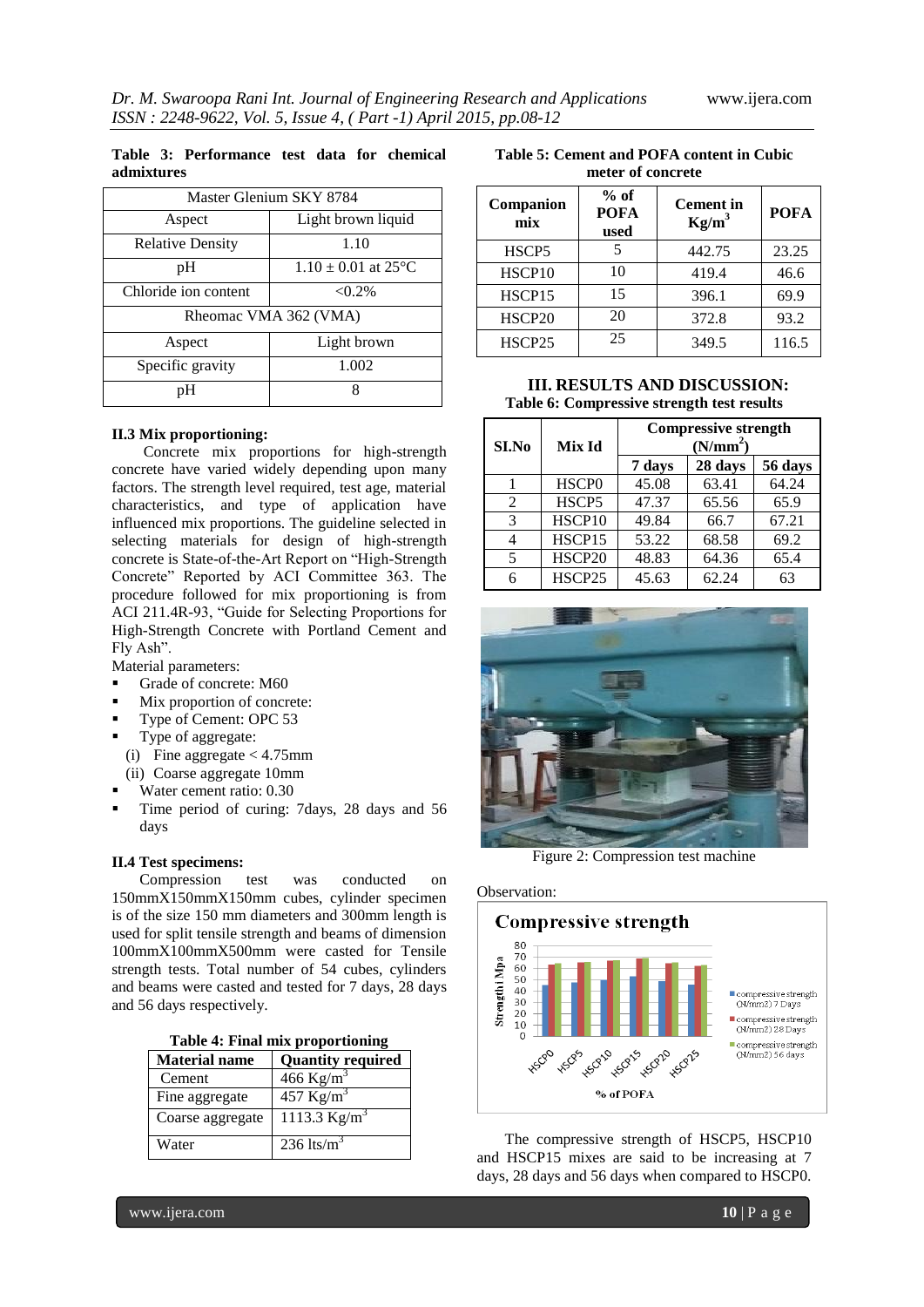*Dr. M. Swaroopa Rani Int. Journal of Engineering Research and Applications* www.ijera.com *ISSN : 2248-9622, Vol. 5, Issue 4, ( Part -1) April 2015, pp.08-12*

| Table 7 : Split tensile strength results |                   |                                  |         |         |
|------------------------------------------|-------------------|----------------------------------|---------|---------|
| S.NO                                     | Mix Id            | Split tensile strength $(N/mm2)$ |         |         |
|                                          |                   | 7 Days                           | 28 Days | 56 days |
|                                          | HSCP <sub>0</sub> | 3.33                             | 3.51    | 3.75    |
| 2                                        | HSCP5             | 3.37                             | 3.56    | 4.8     |
| 3                                        | HSCP10            | 3.37                             | 4.07    | 4.8     |
| 4                                        | HSCP15            | 3.42                             | 4.56    | 5.15    |
| 5                                        | HSCP20            | 2.73                             | 3.56    | 4.23    |
| 6                                        | HSCP25            | 2.49                             | 2.96    | 3.55    |





Figure 3: Split tensile strength test





The split tensile strength of HSCP5, HSCP10 and HSCP15 mixes are said to be increasing at 28 days and 56 at uniform rate when compared to HSCP0.

|  |  | Table 8: Flexural strength results |  |
|--|--|------------------------------------|--|
|--|--|------------------------------------|--|

| S.NO | Mix Id            | Flexural strength $(N/mm2)$ |         |         |
|------|-------------------|-----------------------------|---------|---------|
|      |                   | 7 Days                      | 28 Days | 56 days |
|      | HSCP <sub>0</sub> | 10.83                       | 11.83   | 12.22   |
| 2    | HSCP5             | 10.83                       | 12.16   | 12.65   |
| 3    | HSCP10            | 11.66                       | 13.5    | 14.1    |
| 4    | HSCP15            | 13                          | 14      | 15.32   |
| 5    | HSCP20            | 10.83                       | 11.66   | 12      |
|      | HSCP25            | 10.16                       | 11.25   | 11.85   |



Figure 4: Flexural strength test



The Flexural strength of HSCP5, HSCP10 and HSCP15 mixes are said to be at 7 days, 28 days and 56 days when compared to HSCP0.

## **IV. CONCLUSION**

The following conclusions have been made based on the results obtained from the experimental work.

- 1. Based on the results conducted it is to be concluded that the HSC mix with palm oil fuel ash has shown better performance than that of plane concrete at all ages.
- 2. Concrete mix of M60 grade gives that the compressive, splitting tensile and flexural strengths conducted shows an increase in strengths up to the replacement level of 15% of Palm oil fuel ash. Therefore, it can be concluded that the optimum value for the replacement of cement up to 15% in High- strength concretes can be adopted.

# **REFERENCES**

#### **Journals**

[1]. A S M Abdul Awal and Siew Kiat Nguong, "*A short-term investigation on high volume palm oil fuel ash (pofa) concrete*", 35thConference on our world in concrete &

www.ijera.com **11** | P a g e